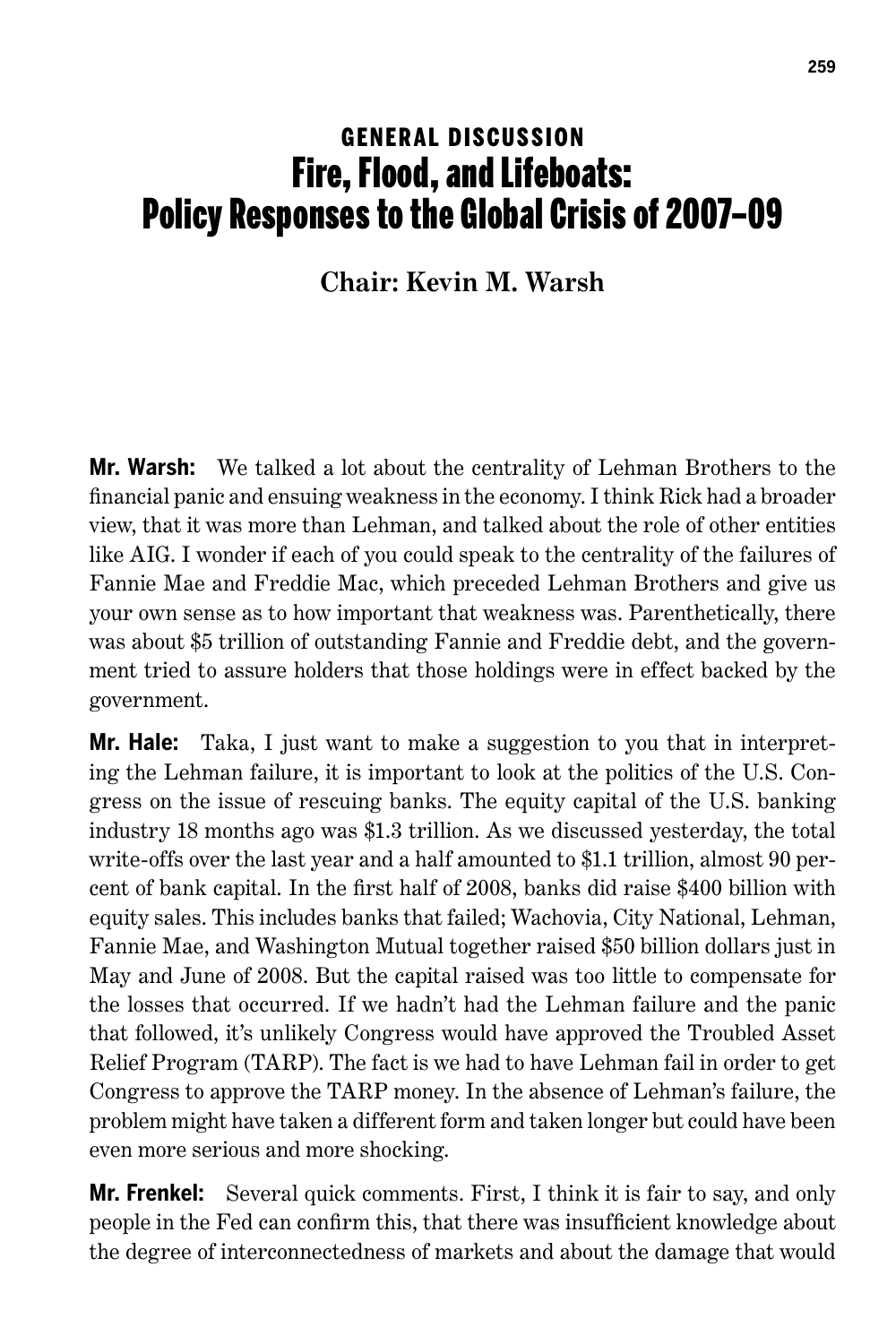occur. If there wasn't that lack of knowledge, I suggest the crisis probably would have been much less severe.

I also want to address the question of the role of government, which I think is a very central issue as we look forward. The fact that congressional anger potentially may constrain monetary policy is a serious danger. The anger of Congress should not be ignored, but the independence of the Fed should make it invulnerable to that anger. And one way to go about it is to make sure that there is a very sharp distinction between the fiscal policies that have to do with public money and the Federal Reserve, which really should not engage in things that have consequences for taxpayers.

One last remark, which has to do with governance. At the present time, the government and the Fed find themselves owning private companies. Very little has been discussed, in the public at least, about how the conduct of corporate board meetings and the like is being implemented. I can tell you it's a very challenging matter when the owners, the lawyers, and creditors meet, even in normal times. Here the Israeli experience of the 1980s is insightful. We had a bank-share crisis in Israel and the government, in a sense, found itself owning the entire banking system. Since then it has been reprivatized, but on the day the government took over the banks, a law was passed that forbade the government from intervening, having a board member, or interfering in any way with management of the banks. Thus there was a sharp distinction between ownership and management. This is a very key point that we need to worry about now because the government will not exit from corporate ownership very quickly.

**Mr. Warsh:** Let's gather two more questions and then give Rick and Taka a chance to respond.

**Mr. Feldman:** I have a two-part question. First, could the panelists comment on the Balkanized regulatory structure in the United States and what should be done about it? One of the things Japan got very right was unifying the regulatory structure under a single entity. It would be nice if perhaps Sato-san could also comment on this issue. Second, following up on the issue of congressional behavior, what sort of redesign of the incentive structure for Congress would be beneficial in bringing about the things that Jacob just mentioned? This is something that Japan also did right, though it is not well understood. In the early or mid-1990s there was a restructuring of the district voting system that actually did have, in my view, quite a strong impact on bringing more accountability for both fiscal and other structural reform. So, what kind of incentive structure changes are necessary in the legislative process, and are there any other lessons from Asia to help us redesign it here in the United States?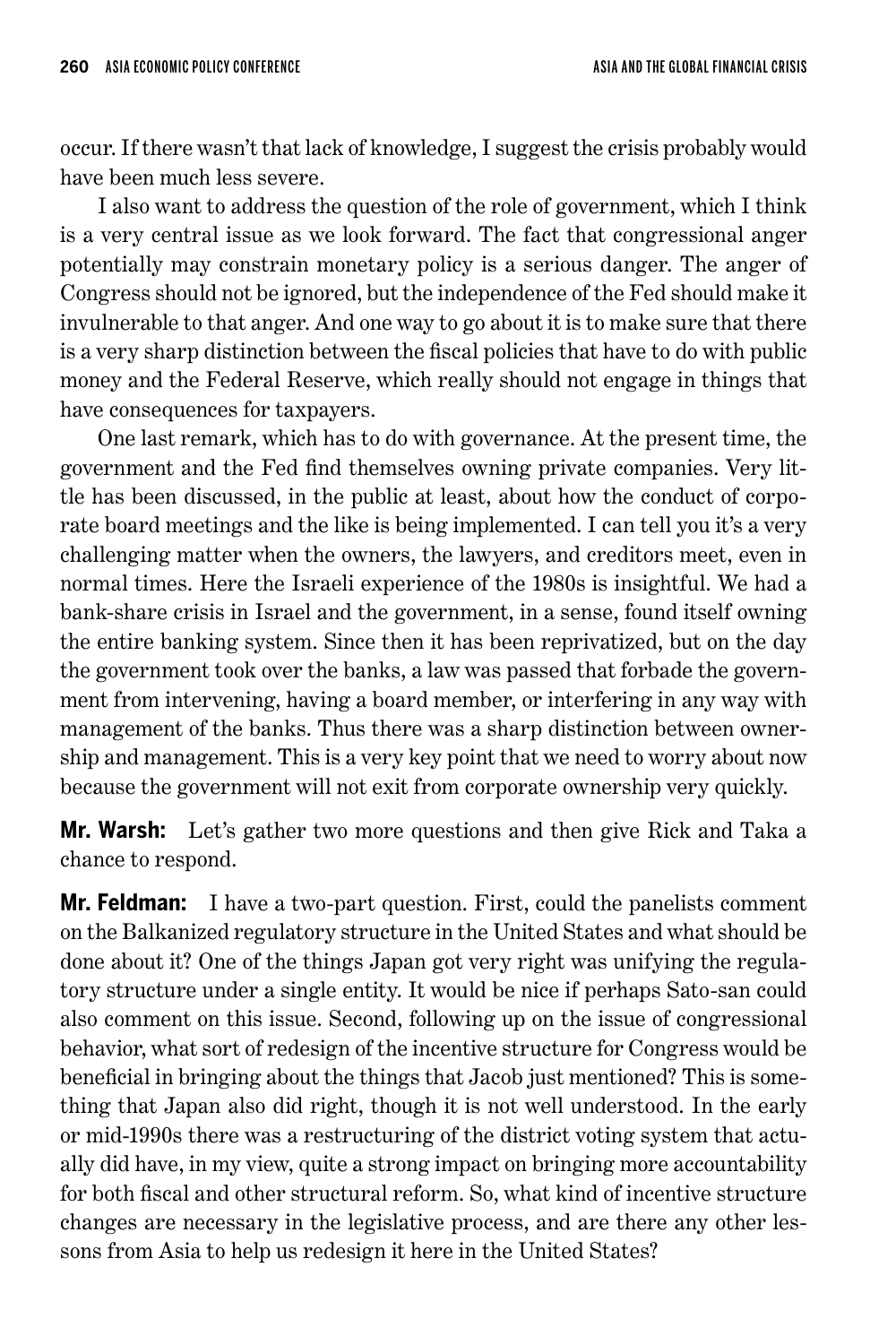**Mr. Obstfeld:** I think Taka is absolutely right about the need for a resolution structure and that it would have helped in the crisis. One would hope that the existence of such a credible structure with the right features would act as a deterrent to bad behavior by financial institutions, though it's doubtful that it would be enough. And so, one wonders going forward about instituting other means of persuasion that might avoid getting to the point where a resolution process is needed because once you get to that point damage has already been done. In that connection, I think the Lehman experience after Bear Stearns is quite instructive. Everybody knew Lehman was weak, and apparently the Fed communicated to Lehman the need to raise more capital, but Lehman failed to do so. One tool the Fed had available was its lending facilities and, apparently, in an example of the law of unintended consequences, Lehman was able to get around that by drawing on dollar facilities that the Fed had extended to Europe for some of its liquidity needs. And so, unintentionally the Fed set up a way for Lehman to actually continue its bad behavior, which led to the crisis. So, this comes back to Rob Feldman's point about the fragmented nature of information in the U.S. regulatory structure. This is why AIG came as such a shock, and it was also apparent in the way that lender of last resort facilities were put together in a sort of ad hoc way during the crisis. These facilities solved some problems but led to others.

**Mr. Warsh:** Taka, perhaps you go first, and then Rick.

**Mr. Ito:** Regarding Fannie and Freddie, it was known and recognized that their debts had implicit guarantees, as was evident in interest rate spreads. Much of the debt was bought by foreign governments, held as foreign reserves, and even as late as March 2008, Congress told Fannie and Freddie to lower capital so that they could lend more. This is more than forbearance. Congress is telling them to lend, which means that they have a guarantee from Congress. So I think it was just natural that those implicit guarantees were turned into explicit guarantees. And it was a good thing, because if Fannie and Freddie were allowed to fail, most likely the dollar would have crashed because the Asian countries and Middle East countries held a lot of agency debt. It was not in the headlines, but there were a lot of negotiations between these countries and the U.S. Treasury concerning those agency bonds. So, the crash of the dollar was avoided because Fannie and Freddie were saved.

David Hale implied that Lehman's failure was necessary to get a new tool, TARP money, to fight the bigger fire. Japan, intentionally or unintentionally, did the same thing; they allowed the Hokkaido Takushoku Bank to fail in 1997. In a sense, that shock made it possible to acquire more funds to rescue the rest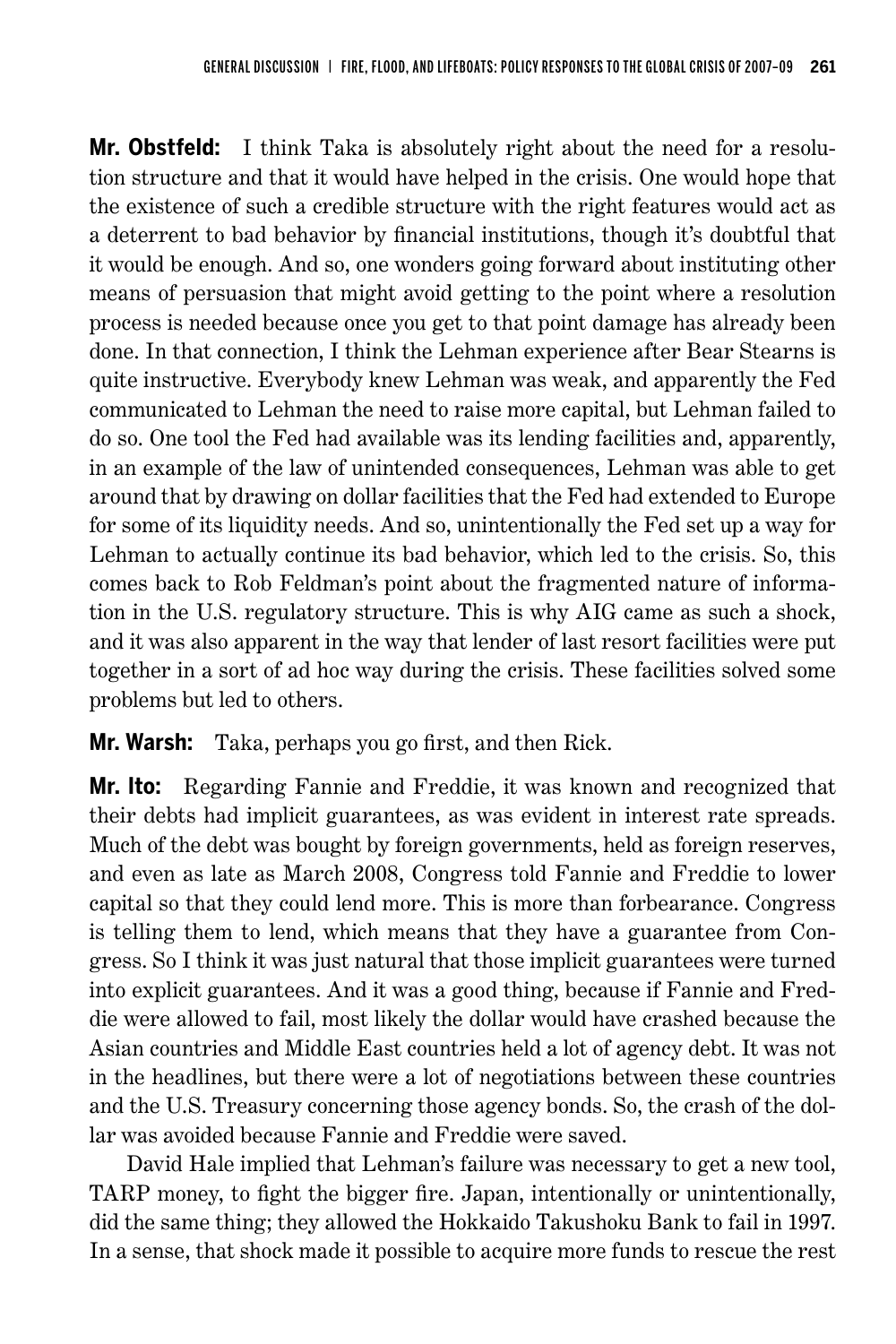of the banking system. I originally thought that it was a good thing to have allowed Hokkaido Takushoku Bank to fail, but I have revised my view. I think the government and the central bank have to avoid ex ante what they think will generate only a minicrisis. You need to communicate and persuade the public of the necessity of injecting a lot of money to save the system, to maintain systemic stability.

I think I will defer Jacob's question to Rick. Robbie Feldman mentioned the regulatory framework and that Japan got it right in 1998 when they removed the defunct supervisory function from the Ministry of Finance and created an independent supervisory agency, the integrated Financial Services Agency (FSA). It has worked, I think, over the years. In this crisis, the Japanese financial system has coped much better with the crisis than it did before, probably thanks to the FSA. Mr. Sato may tell us more about it later today.

I think that Maury's question is also in line with my thinking, and I think it's very important to think about the resolution mechanism. I think that Barry (Eichengreen) will have a much more concrete proposal in the next session.

**Mr. Mishkin:** Let me first deal with Kevin's issue about Fannie and Freddie. Fannie and Freddie was clearly an accident waiting to happen, as was well known among economists. I don't know how many editions of my textbook mentioned this. It had a box saying, "It's going to blow up, it's going to cost the taxpayer a lot of money." It wasn't that I was especially savvy; every other textbook in my field would say something like this. So this was not a surprise. Of course, it got even worse when Congress in the early 1990s allowed Fannie and Freddie to expand their portfolios. As an aside, the *Wall Street Journal* view that this crisis was caused by Fannie and Freddie is, to me, just off-base. It was not the driving force behind the crisis. It has cost the taxpayers a lot of money and it is a big deal. But this episode is a classic financial crisis where you have financial innovation, unfortunately at a bad time. You had a financial innovation where they didn't get the business model right, and this has happened over and over again throughout financial history. Also unfortunately it occurred at a bad time because there was all this liquidity sloshing around. This is what Maury talked about—all these global imbalances actually helped add fuel to the fire although I don't think it was the primary cause. It was something that just made this much worse. That's really what caused this crisis, and thinking that it's all because of Fannie and Freddie is just not correct.

Jacob talked about the issue of knowledge of interconnectedness. I think he is absolutely right. In fact, that was the point I was making about AIG, that there was not a full understanding of exactly how serious this problem was going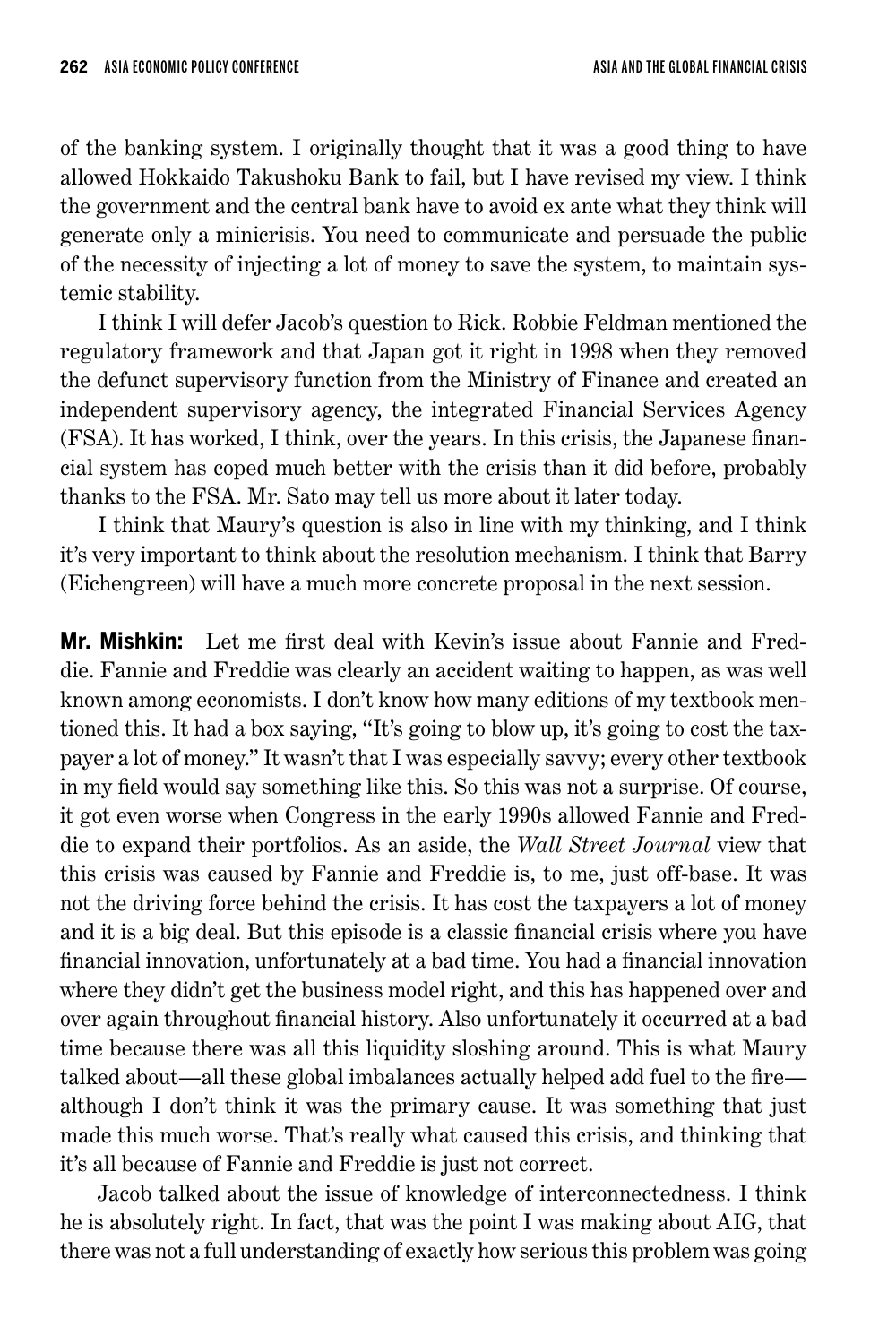to be, and how deep the rot was in the financial system. And that's the nature of doing supervision. You don't always have enough information. You're not prescient. You don't have a crystal ball. The other thing that Jacob pointed out, which I think is absolutely right, but I think we need to be a little careful about, is that it is very dangerous for central banks to be involved in fiscal actions because it very much compromises their independence. However, in the midst of a crisis there is a blur between what's a fiscal action and what's monetary policy action. And so, I have been very supportive of what the Fed has been doing, both when I was inside the Fed and afterwards, in terms of some of the extraordinary actions the Fed has taken. But what worries me is that the Fed has to get out of this kind of activity in the long run, and I have not yet heard discussion of how that would be achieved. I'm particularly concerned about mortgage-backed securities; to have the Fed permanently involved in housing finance, which is thoroughly politicized, is very dangerous. So, this is a big challenge in terms of the exit strategy for the Federal Reserve. It was appropriate to get into the markets to deal with this crisis, but you don't want to stay in on a permanent basis. That's one of the most important challenges.

Regarding the regulatory structure, I've actually stated my views very strongly that there needs to be a single systemic regulator. Doing it by committee is not a great idea. Anybody who has worked in Washington, other capitols, or even the IMF knows that there's always bureaucratic infighting, and you have to have somebody in charge. That doesn't mean that a committee of regulators wouldn't be helpful to provide some oversight: somebody's got to be there to do the job. But as I've expressed in op-eds, the central bank is the institution best suited to be in charge.

And finally, on the issue of resolution authority, I couldn't agree with Maury and Taka more on this. It is an absolute crime that we are sitting now, a year after Lehman, and we don't have a resolution authority in place. It is staggering to me. It is an indication of the problems we have with Congress, because the Administration has proposed this. And what, to me, is remarkable about this is that a lot of Congress is saying, we hate the bankers. They've been bad. They're getting paid too much money and so forth. Having a resolution authority is the key thing that you need in order to get good behavior. Think about what went on here. After Lehman Brothers went under, if the government says to a systemically important institution that it should do something to get more capital, the institution could say, you know what, you've got a choice: You can send me into bankruptcy and get another Lehman Brothers. Think about what that's going to be like. Or you give me the money, or let me do whatever crazy things I want to do. So, it's not just an issue of being more efficient when the crisis occurs and